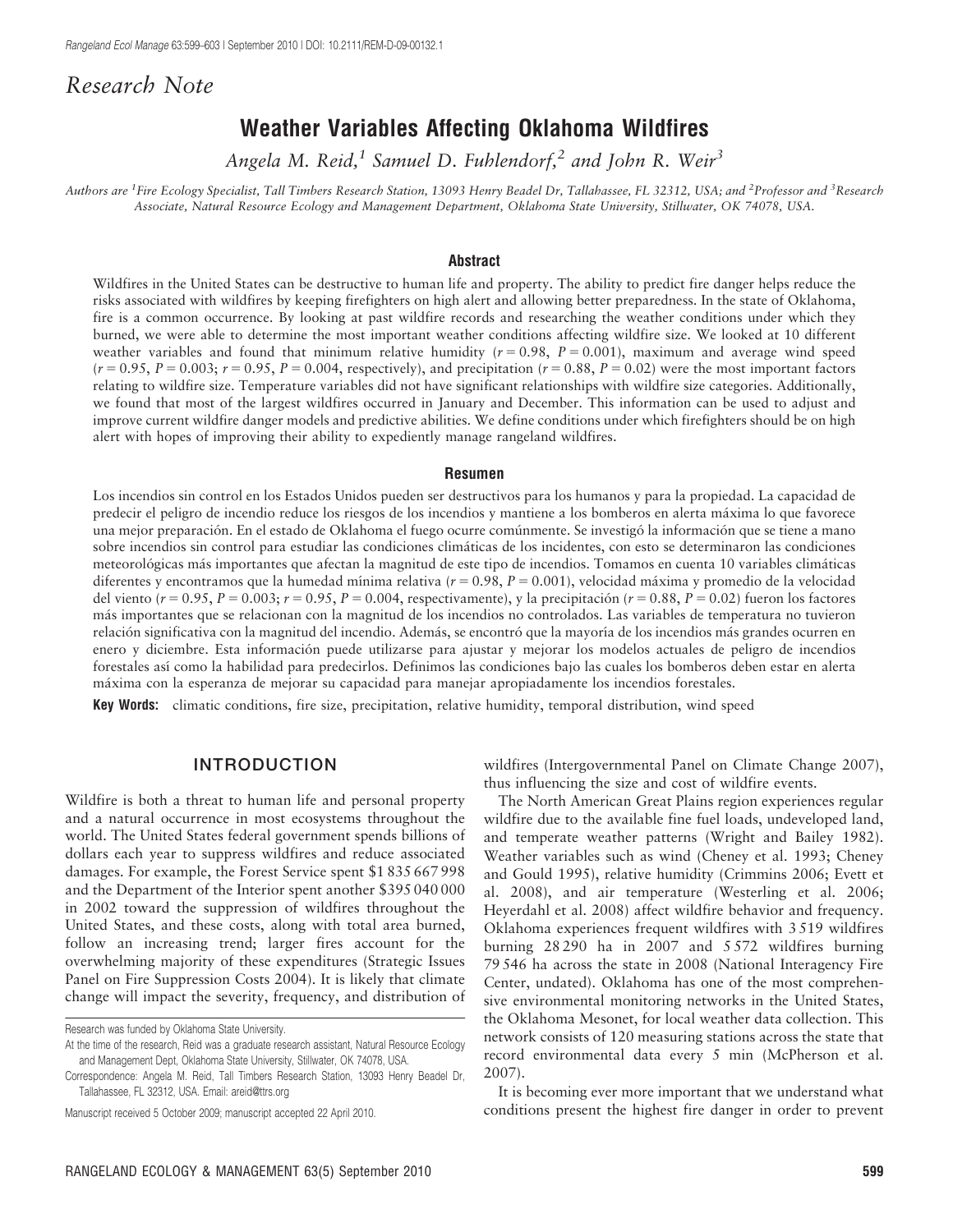loss of life and personal property, and equip trained professionals with the most relevant information possible. Our main objective was to use the unique Mesonet system and a large, comprehensive body of wildfire data to describe weather conditions characteristic of different-sized wildfire events occurring in Oklahoma. A second objective was to describe the timing of wildfires. This information is important for establishing basic guidelines for use by fire management professionals to determine wildfire danger, guiding state officials in the implementation of burn bans, and assisting with fire planning to promote efficient risk management for natural resources.

## STUDY AREA

Oklahoma has a continental climate with maximum precipitation occurring during the late spring for the entire state, except the panhandle, which experiences its highest precipitation during June and July. Average annual precipitation varies across the state and is lowest in the western panhandle at 432 mm, increasing to the east at a maximum of 1 422 mm in the southeastern corner. As with all states in the Great Plains region, drought is a common part of Oklahoma's climate. Drought events can last several months to several years, depending upon severity. Annual average relative humidity ranges from about 60% to 70%, increasing from west to east. March and April tend to be the windiest months, whereas July, August, and September are the calmest. The Oklahoma Climatological Survey provides extensive information for the study area (Arndt 2005).

### METHODS

Fire data including county, date, and area burned were provided by the Oklahoma State Fire Marshall's Office for the years 2000–2007, which yielded a total of 17 499 wildfires. All 17 499 wildfires were analyzed to determine the temporal distribution, but only a sample of these were used to examine weather conditions. Preliminary analyses were conducted on the data set containing weather conditions, including list-wise regression for all 10 weather variables considered ( $r^2 = 0.13$ ), and with the three variables considered most important (minimum relative humidity, precipitation, and maximum wind speed;  $r^2 = 0.08$ ), and step-wise regression including all 10 weather variables  $(r^2 = 0.08)$ . These weak models were largely due to the fact that small fires can occur under any condition; they are regulated by weather but also by fragmentation, land use, etc. Large fires only occur under specific conditions, and so wildfire data were separated into six categories (Table 1), based on size of burned area, to better evaluate which weather variables are characteristic of large wildfires. Not all wildfires were included for weather analysis due to the time-consuming nature of finding and recording weather variable data for all 17 499 wildfires. Considerably more wildfires occurred in categories 1 through 4 than the other categories; thus, to facilitate data analysis, all fires in categories 5 and 6 and 5% of fires from categories 1 through 4 were included in the final data set. The 5% of wildfires sampled

Table 1. Size and number  $(n)$  of Oklahoma wildfires from 2000 to 2007 sampled for analysis of weather variables. All fires were included for the two largest categories (5 and 6) and 5% of categories 1–4 were randomly included.

| Category | Size (ha)       | n   |
|----------|-----------------|-----|
|          | $\leq 0.41$     | 335 |
| 2        | $0.42 - 4.05$   | 334 |
| 3        | 4.06-40.47      | 166 |
| 4        | 40.48-404.69    | 33  |
| 5        | 404.70-4040.46  | 67  |
| 6        | $\geq$ 4 040.47 | 10  |

from the smaller size categories were determined using random number generation. The final data set analyzed for weather contained a total of 945 wildfires.

Weather data for each wildfire were obtained using archived Mesonet data for each day there was a wildfire event. The data for each wildfire were taken from the Mesonet site nearest to the wildfire. Weather variables recorded for each wildfire date and location include maximum temperature, minimum temperature, average temperature, dew point temperature, maximum relative humidity, minimum relative humidity, average relative humidity, precipitation, average wind speed, and maximum wind speed. Mean and 95% confidence limits were calculated for each weather variable for all size categories. SPSS 17.0 for Windows (SPSS 2008) was used to conduct simple linear correlations between fire size categories and all weather variables.

### RESULTS

Most of the wildfires occurred throughout the winter and in early spring (November–April) before vegetation greenup (Fig. 1). Wildfire numbers declined during late spring (May– June). An additional peak in wildfire occurrence happened in July and August before again declining in the fall. Average number of wildfires per month was 1 458 but ranged from 3 099 in March to 556 in May. More fires occurred in March than any other month for all wildfire size categories except category 6, which had the highest number of fires occur in January and December, two of the driest months in Oklahoma and when fine fuels are dormant (data not shown).

The distribution of area burned resembles that of the number of wildfires. March had the most total area burned, 68 124 ha, and May had the least, 1 939 ha. Average area burned per month was 23 049 ha with a total area of 276 585 ha burned by wildfire during the 8 yr. The most notable difference between the number of wildfires and area burned distributions was that throughout the summer, though there were numerous wildfires (34% of total), the actual area burned by these fires was small (15% of total). The above information was not statistically analyzed and is provided to give a general description of the temporal distribution of all wildfires recorded in the state over this 8-yr period.

Weather characteristics examined had varying relationships with wildfire size categories (Fig. 2). Six of the 10 measured weather variables had significant relationships to wildfire size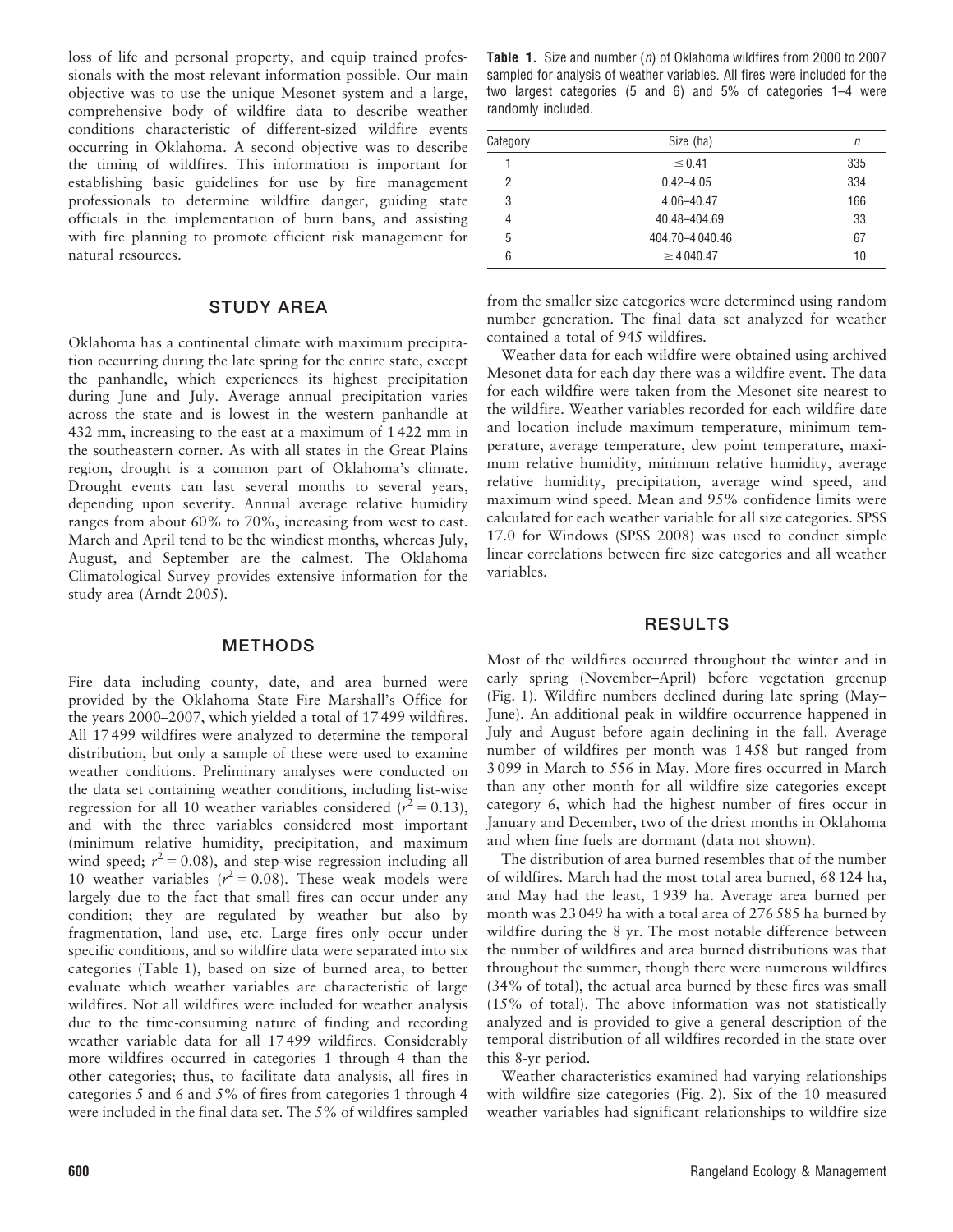

Figure 1. Number of wildfires and area burned (ha) by month for 17 499 wildfires across Oklahoma between 2000 and 2007.

categories  $(P < 0.05)$ . Maximum, minimum, and average relative humidity, precipitation, and average and maximum wind speed all had strong relationships with wildfire size (see Fig. 2 for summary statistics). None of the four temperature variables was significantly related to wildfire size categories.

Relative humidity relates negatively to wildfire size. Minimum relative humidity had the strongest relationship with wildfire size of the three relative humidity measurements, as determined by r. Minimum relative humidity was negatively correlated with wildfire size. Category 1 fires occurred under conditions with a minimum relative humidity of 10–90% with an average of 35%, whereas category 6 fires ranged between 8– 39% with average conditions of 15% (range data not shown). Though variation within and across categories was high, precipitation had a significant negative relationship with fire size (Fig. 2). Category 6 is the only category without any precipitation recorded.

Average and maximum wind speed both had strong positive relationships with wildfire size (Fig. 2). The smallest fires occurred during periods of low wind speeds; category 1 had an average of 3.5  $\text{m·s}^{-1}$  wind speeds, whereas category 6 had an average double that,  $7.0 \text{ m} \cdot \text{s}^{-1}$ . Maximum wind speeds varied from 10.6 m $\cdot$  sec<sup>-1</sup> to 17.4 m $\cdot$  s<sup>-1</sup> on average for the smallest and largest fire categories, respectively.

### DISCUSSION

Weather conditions are some of the best predictors to determine present and future wildfire danger. By looking at the past wildfire weather data for Oklahoma, we are able to identify the strongest relationships between weather variables and wildfire size, specifically looking at those characteristic of large wildfire events. Small wildfires can occur under a wide range of weather conditions. We are also able to determine when the largest wildfire events occur throughout the year. Relative humidity, wind speed, and precipitation all are important factors relating to wildfire size and also play a part in seasonal distribution of wildfires.

Relative humidity is a strong predictive factor leading to wildfire occurrence (Crimmins 2006; Evett et al. 2008). Although all of the relative humidity variables (maximum, minimum, and average) were related to fire size, minimum relative humidity had the strongest relationship. Low relative humidity causes fine fuels to dry out and become more combustible (Lindenmuth and Davis 1973) and enhances fire spread (Cheney and Sullivan 1997).

Rate of fire spread is increased by higher wind speeds (Cheney and Sullivan 1997), creating more dangerous fire conditions. Both average and maximum wind speed had equally strong relationships with wildfire size. High wind speeds, like low relative humidity levels, can act to dry out fuel (Whelen 1995). March and April are Oklahoma's windiest months (Arndt 2005) and March had the highest number of wildfires and more area burned than any other month. The time of year with the least amount of wind, July to September, had some of the lowest total wildfire numbers and total area burned.

Precipitation also plays a part in the seasonal distribution and size of wildfires. The month of May, with the fewest wildfires and least area burned, has the highest average precipitation across 90% of the state (Arndt 2005). May also is a time that plants are actively growing, so fine fuel would include substantial green biomass. However, in parts of Oklahoma there can be a secondary peak in precipitation during or after September. There also are some areas where the dual maximums converge into a single peak precipitation period during June (Arndt 2005). This precipitation trend concurs with our findings that the least amount of wildfires and lowest total area burned occurred between May and October. One interesting exception occurred in the month of July, which had a relatively high number of wildfires but low area burned. This was due to the Fourth of July holiday. Ninety-nine wildfires ignited on that day during the 8 yr of our study, three times more than the daily average for May to October of 33 wildfires. Five hundred and nine more wildfires are recorded for that day without area burned data and were not included in the analysis (data not shown).

Temperature can impact various aspects of wildfire; however, our findings indicate that temperature alone did not significantly relate to wildfire size. The US Department of Agriculture Natural Resource Conservation Service (NRCS) provides recommendations that limit temperature, relative humidity, and wind speed for prescribed fires, at least partially because of wildfire danger. In Oklahoma, burning with air temperatures greater than  $38^{\circ}$ C, wind velocities exceeding 8.9 m $\cdot$  s<sup>21</sup>, or relative humidity less than 20% is considered extremely high risk (NRCS, OK 2007). Some other states' temperature recommendations are much more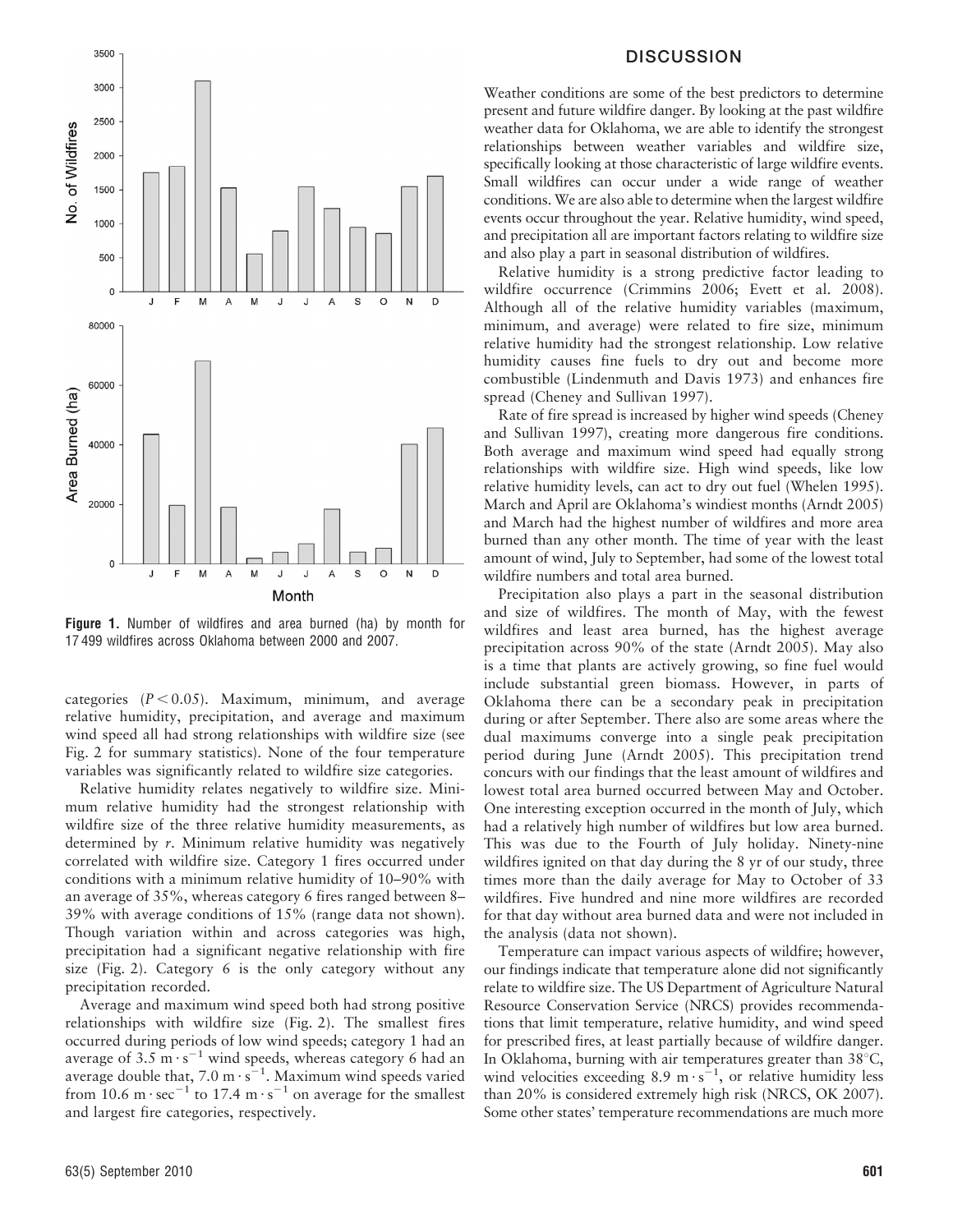

Figure 2. Oklahoma wildfires from 2000 to 2007 related to temperature, relative humidity, precipitation, and wind speed by wildfire size category (Table 1). Mean and 95% confidence intervals are reported for each wildfire size category.